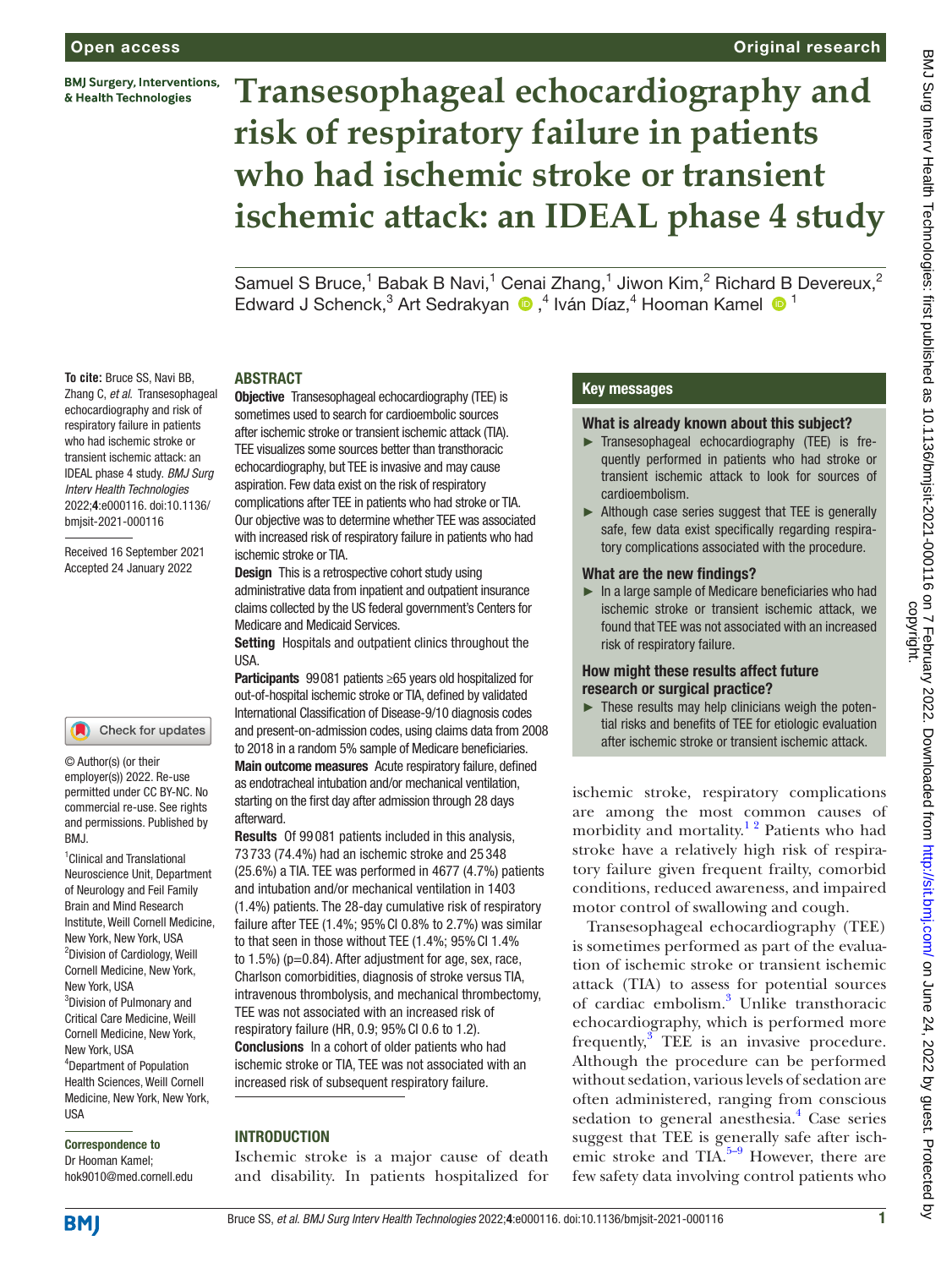had stroke or TIA who did not undergo TEE, especially regarding severe but rare complications such as aspiration leading to respiratory failure. Therefore, we used a large sample of Medicare claims to determine whether TEE is associated with an increased risk of respiratory failure in patients who had ischemic stroke or TIA.

# METHODS

#### **Design**

We performed a retrospective cohort study using inpatient and outpatient claims from 2008 through 2018 from a 5% random sample of Medicare beneficiaries. The US federal government's Centers for Medicare and Medicaid Services (CMS) provides health insurance to most US residents once they reach 65 years of age. CMS makes available research-specific limited data sets on claims submitted by providers and hospitals in the course of Medicare beneficiaries' clinical care.<sup>[10](#page-5-4)</sup> Such data on outpatient physician visits are available for only a 5% random sample of Medicare beneficiaries. Claims data from hospitals include dates of hospitalization and International Classification of Diseases (ICD) diagnosis and procedure codes. Physician claims include Current Procedural Terminology (CPT) codes, the dates of service, and physicians' specialty. Multiple claims for a given patient can be linked via a unique beneficiary identifier code, thus allowing for a comprehensive and longitudinal analysis of each beneficiary's care over time. The data used for this analysis cannot be directly shared by the authors under the terms of their data use agreement, but the data can be obtained by application to CMS. This study was not preregistered.

## Patient population

We included patients ≥65 years of age with continuous coverage in traditional fee-for-service Medicare (both parts A and B) for at least 1year (or until death, if applicable) between 2008 through 2018. From this sample, we selected patients hospitalized between 2009 and 2018 for acute ischemic stroke and TIA. Between January 1, 2009 and September 30, 2015, the diagnosis of stroke was defined by an ICD-9 diagnosis code algorithm previously validated to have a sensitivity of 86%, specificity of 95%, and positive predictive value of 90% when compared with medical record review,<sup>11</sup> and TIA was defined by ICD-9 code 435.x, which has been previously validated to have a positive predictive value of 70% or greater.<sup>[12](#page-5-6)</sup> After September 30, 2015, we used ICD-10 code I.63 for ischemic stroke and ICD-10 code G45 for TIA; both codes have also been validated as highly reliable.<sup>13</sup> Since we were interested in the use of TEE for evaluation of routine, community-onset strokes, we limited our population to hospitalizations with a primary discharge diagnosis of stroke that was documented as present on admission. Present-on-admission codes in hospital discharge data have been previously validated.<sup>14</sup> The start date of January 1, 2009 was chosen because 2008 was used as a

run-in period to ascertain comorbidities and to exclude patients without at least 1year of Medicare coverage prior to their first stroke. For patients who had multiple ischemic stroke hospitalizations during the study period, we examined only the first documented stroke hospitalization (index hospitalization).

# **Measurements**

We used ICD and CPT procedure codes to determine relevant procedures. TEE was defined as CPT codes 93312, 93313, or 93314. Respiratory failure was defined as CPT code 31500 for endotracheal intubation or ICD-9 procedure codes 96.70–96.72 or ICD-10 procedure codes 5A093–5A095 or 5A193–5A195 for mechanical ventilation. As covariates, we identified intravenous thrombolysis, defined using ICD-9 procedure code 99.10 or ICD-10 procedure code 3E03017 or 3E03317; mechanical thrombectomy, defined using CPT code 37184 or ICD-9 procedure code 39.74 or ICD-10 procedure code 03CG3, 03CH3, 03CI3, 03CJ3, 03CK3*,* 03CL3*,* 03CP3, or 03CQ3; and Charlson comorbidities, defined using previously validated ICD-9 and ICD-10 codes.<sup>15</sup> For descriptive purposes, we ascertained the following vascular risk factors and comorbidities: atrial fibrillation, hypertension, diabetes mellitus, coronary heart disease, heart failure, peripheral vascular disease, chronic kidney disease, valvular heart disease, chronic obstructive pulmonary disease, tobacco use, alcohol abuse, infective endocarditis, and cardioversion. The National Institutes of Health Stroke Scale (NIHSS) score was ascertained for the subset of patients with NIHSS scores documented in their ICD-10 hospital discharge codes.<sup>16</sup>

# Statistical analysis

Descriptive statistics are reported as mean±SD or percentages with 95% CI. We performed Kaplan-Meier survival analysis, with patients entering the risk period for respiratory failure on the day after the index hospital admission and exiting the risk period 28 days afterward. We included episodes of respiratory failure during hospitalizations subsequent to the index hospitalization as long as the outcome occurred within 28 days of the index hospital admission. Patients were censored at the time of death. The procedural codes identifying TEE, intubation, and mechanical ventilation had exact dates associated with them; however, if these procedures were performed on the same day, there is no way to determine which procedure came first. Thus, we conservatively did not count TEE performed on the same day as, or after, endotracheal intubation and/or initiation of mechanical ventilation to avoid a spurious association from TEEs being performed in already intubated patients. We included TEEs starting on the day of the index hospital admission up through the last day of the index hospitalization, with the goal of addressing whether TEE on day X of the stroke hospitalization was associated with respiratory failure on day X+1 onwards through day 28. TEE was modeled as a time-varying variable, so patients who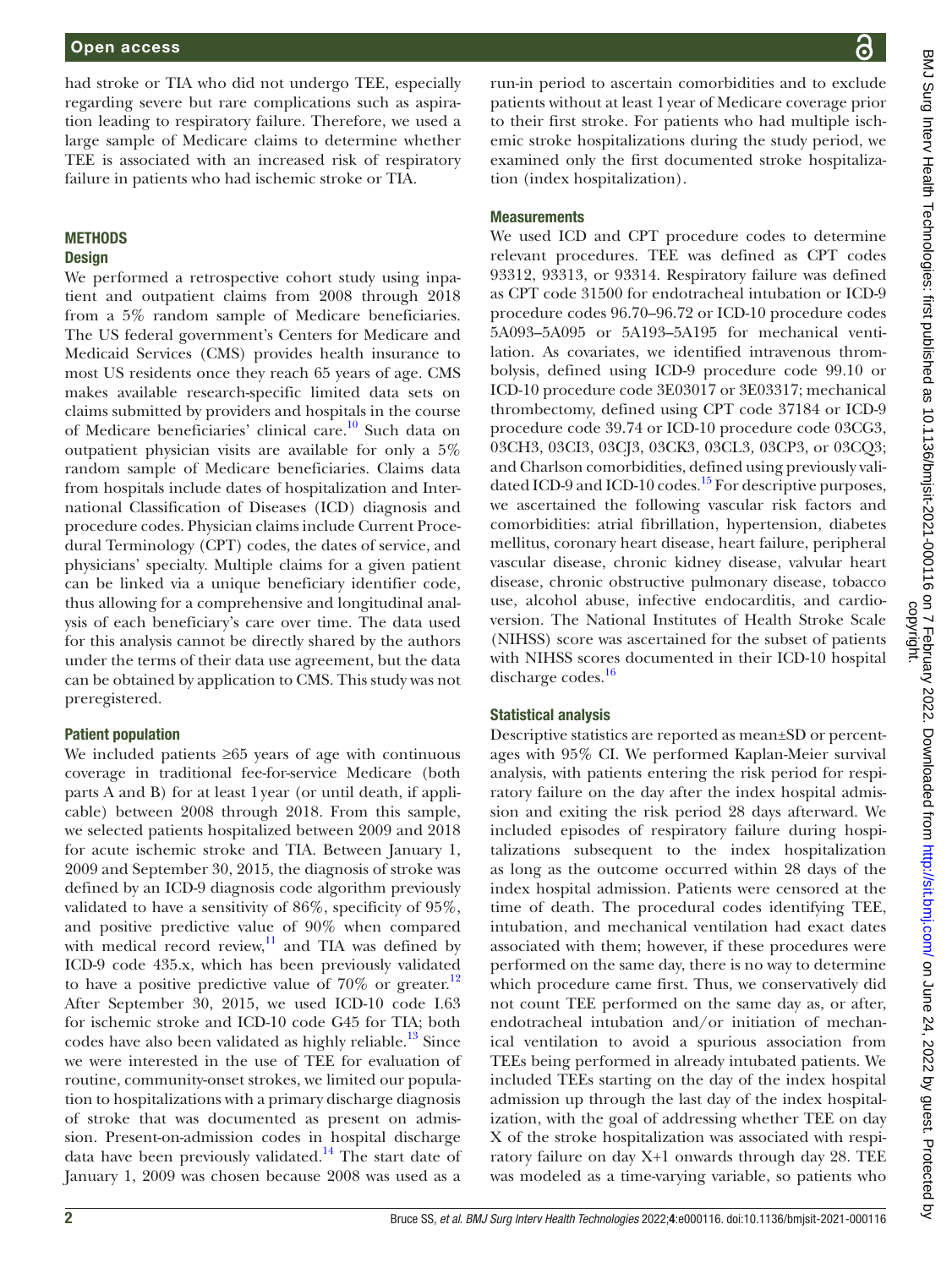underwent TEE contributed time-at-risk to the control group before and on the day of their TEE and then to the TEE group starting on the day after their TEE. Cumulative rates of respiratory failure after TEE versus those without TEE were compared using the log-rank test. Cox proportional hazards analysis was performed to determine the association between TEE and the risk of acute respiratory failure after adjustment for age, race, sex, number of Charlson comorbidities, diagnosis (stroke vs TIA), intravenous thrombolysis, and mechanical thrombectomy. We performed a subgroup analysis stratified by index diagnosis (stroke vs TIA). Statistical analyses were performed using Stata V.15.

#### Sensitivity analyses

We used our fully adjusted model to perform five sensitivity analyses. First, we excluded patients who underwent cardioversion or had a diagnosis of infective endocarditis. Second, we included as our outcome only cases of intubation and/or mechanical ventilation that resulted in tracheostomy to limit our outcome to the most severe and consequential cases of respiratory failure. Third, we excluded patients who died during the index hospitalization or were discharged to hospice. Fourth, we added a TEE–calendar year interaction term to the model to determine whether the relationship between TEE and respiratory failure changed over time. Finally, we included patients who experienced respiratory failure on the same day as TEE.

## RESULTS

Of 99081 patients included in this analysis, 73733 (74.4%) had an ischemic stroke and 25348 (25.6%) a TIA. TEE was performed in 4677 (4.7%) patients, 4137 of whom had an ischemic stroke and 540 had a TIA. Patients who underwent TEE were younger, were more often male, less often had atrial fibrillation and congestive heart failure, more often had valvular heart disease and infective endocarditis, and had higher rates of treatment with thrombolysis, thrombectomy, and cardioversion; in the subset of 5434 patients with available NIHSS data, the NIHSS scores of patients who did versus did not undergo TEE were similar ([table](#page-2-0) 1). During the study period, 1403 (1.4%) underwent intubation and/or mechanical ventilation starting on the day after admission and through 28 days afterward. Those with respiratory failure were younger but had more vascular risk factors and comorbidities than those who did not require intubation or mechanical ventilation; in the subset of patients with available NIHSS data, the NIHSS scores of patients who had respiratory failure were substantially higher than those without respiratory failure [\(table](#page-3-0) 2).

The cumulative risk of respiratory failure at 28 days after TEE  $(1.4\%; 95\% \text{ CI } 0.8\% \text{ to } 2.7\%)$  was similar to those who did not undergo TEE  $(1.4\%, 95\% \text{ CI} \, 1.4\% \, \text{to} \, 1.5\%)$ (p=0.84) [\(figure](#page-3-1) 1). In an unadjusted model, TEE was not associated with risk of intubation and/or mechanical

<span id="page-2-0"></span>Table 1 Characteristics of Medicare beneficiaries who had ischemic stroke or transient ischemic attack, stratified by whether TEE was performed (5% national sample)

| Characteristics*                             | TEE (n=4677) | <b>No TEE</b><br>$(n=94404)$ |
|----------------------------------------------|--------------|------------------------------|
| Age, years, mean (SD)                        | 75.3 (6.9)   | 79.4 (8.3)                   |
| Female                                       | 2338 (50.0)  | 55437 (58.7)                 |
| Race                                         |              |                              |
| White                                        | 4000 (85.5)  | 79873 (84.6)                 |
| <b>Black</b>                                 | 480 (10.3)   | 9813 (10.4)                  |
| Other                                        | 197 (4.2)    | 4718 (5.0)                   |
| Charlson comorbidities,<br>number, mean (SD) | 2.8(1.6)     | 2.9(1.6)                     |
| NIHSS score, median<br>(IQR)†                | $3(1-7)$     | $4(1-8)$                     |
| Intravenous thrombolysis                     | 299 (6.4)    | 4212 (4.5)                   |
| Mechanical thrombectomy                      | 57(1.2)      | 841 (0.9)                    |
| Cardioversion                                | 61(1.3)      | 59(0.1)                      |
| Atrial fibrillation/flutter                  | 1.355 (29.0) | 35479 (37.6)                 |
| Coronary heart disease                       | 2416 (51.7)  | 49272 (52.2)                 |
| Hypertension                                 | 4432 (94.8)  | 89986 (95.3)                 |
| Diabetes mellitus                            | 2422 (51.8)  | 48560 (51.4)                 |
| Congestive heart failure                     | 1195 (25.6)  | 30551 (32.4)                 |
| Peripheral vascular disease                  | 1588 (34.0)  | 30459 (32.3)                 |
| Chronic kidney disease                       | 1200 (25.7)  | 27336 (29.0)                 |
| Chronic obstructive<br>pulmonary disease     | 1360 (29.1)  | 31797 (33.7)                 |
| Valvular heart disease                       | 1869 (40.0)  | 29958 (31.7)                 |
| Infective endocarditis                       | 82(1.8)      | 175(0.2)                     |
| Tobacco use                                  | 974 (20.8)   | 17454 (18.5)                 |
| Alcohol abuse                                | 720 (15.4)   | 12954 (13.7)                 |

\*Data are presented as number (%) unless otherwise specified. †Data available for 5687 patients.

NIHSS, National Institutes of Health Stroke Scale; TEE,

transesophageal echocardiography.

ventilation (HR,  $1.0$ ;  $95\%$  CI 0.8 to 1.4). After adjustment for age, sex, race, and diagnosis of stroke versus TIA, TEE remained not associated with an increased risk of respiratory failure (HR,  $0.8$ ;  $95\%$  CI  $0.6$  to 1.1). This lack of association persisted after additional adjustment for Charlson comorbidities, intravenous thrombolysis, and mechanical thrombectomy (HR, 0.9; 95%CI 0.6 to 1.2) [\(table](#page-4-0) 3). In the fully adjusted model, we found no significant evidence of a difference in the association among patients who had ischemic stroke (HR, 0.9; 95% CI 0.6 to 1.2) versus TIA (HR, 0.8; 95%CI 0.1 to 5.4) (p value for interaction, 0.94).

In a sensitivity analysis excluding patients with infective endocarditis and patients undergoing cardioversion, there was no association between TEE and risk of respiratory failure (HR,  $0.9$ ;  $95\%$  CI 0.6 to 1.2). We also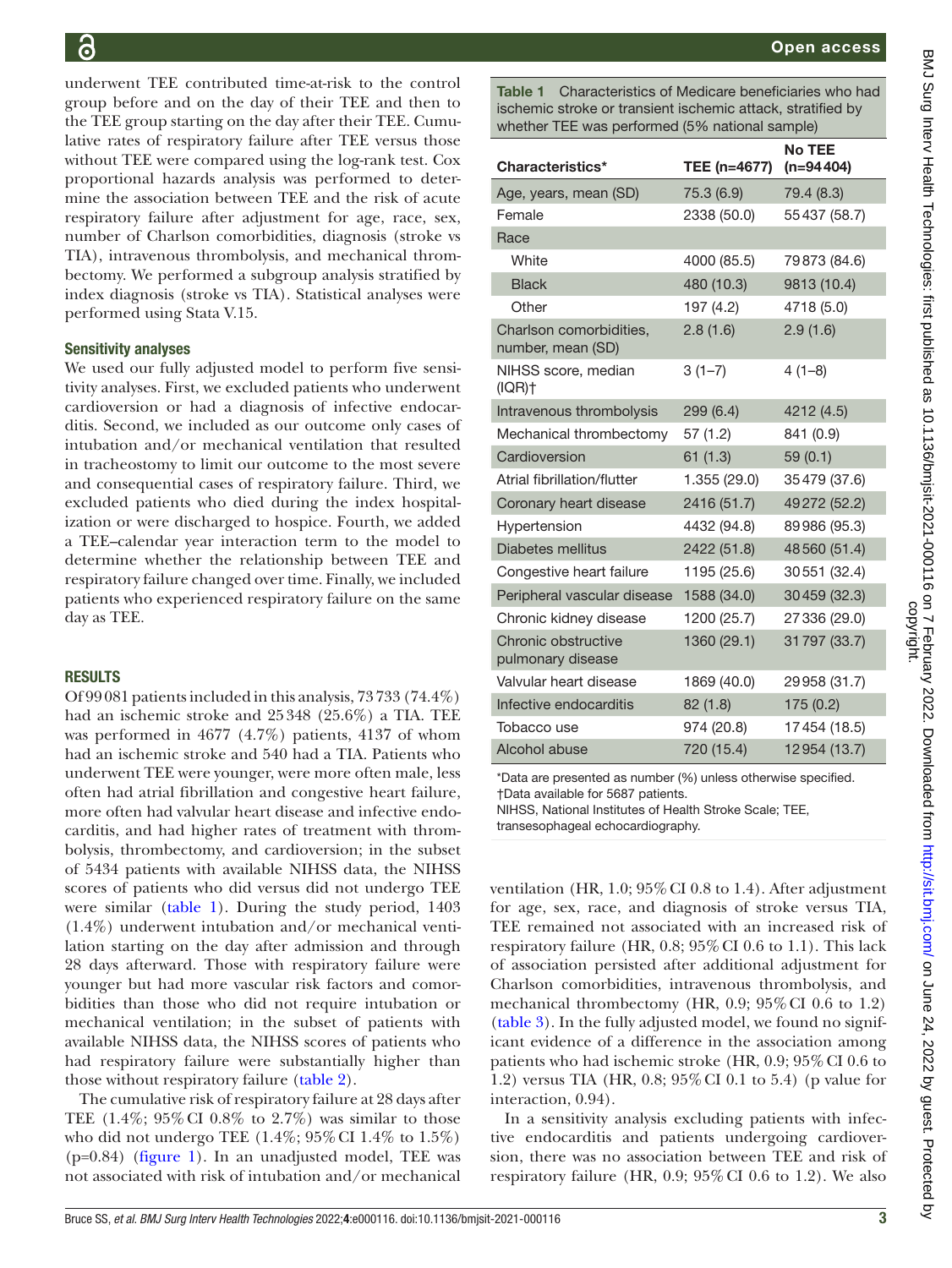<span id="page-3-0"></span>

| Characteristics*                          | Respiratory failure (n=1403) | No respiratory failure (n=97678) |
|-------------------------------------------|------------------------------|----------------------------------|
| Age, years, mean (SD)                     | 77.1(7.7)                    | 79.3 (8.3)                       |
| Female                                    | 703 (50.1)                   | 57072 (58.4)                     |
| Race                                      |                              |                                  |
| White                                     | 1039 (74.1)                  | 82 834 (84.8)                    |
| <b>Black</b>                              | 264 (18.8)                   | 10029 (10.3)                     |
| Other                                     | 100(7.1)                     | 4815 (4.9)                       |
| Charlson comorbidities, number, mean (SD) | 3.7(1.8)                     | 2.9(1.6)                         |
| NIHSS score, median (IQR)+                | $12(5-19)$                   | $4(1-8)$                         |
| Intravenous thrombolysis                  | 116(8.3)                     | 4395 (4.5)                       |
| Mechanical thrombectomy                   | 88 (6.3)                     | 810(0.8)                         |
| Cardioversion                             | 16(1.1)                      | 104(0.1)                         |
| Atrial fibrillation/flutter               | 721 (51.4)                   | 36 104 (37.0)                    |
| Coronary heart disease                    | 890 (63.4)                   | 50798 (52.0)                     |
| Hypertension                              | 1353 (96.4)                  | 93065 (95.3)                     |
| <b>Diabetes mellitus</b>                  | 864 (61.6)                   | 50118 (51.3)                     |
| Congestive heart failure                  | 678 (48.3)                   | 31 068 (31.8)                    |
| Peripheral vascular disease               | 551 (39.3)                   | 31 496 (32.2)                    |
| Chronic kidney disease                    | 533 (38.0)                   | 28003 (28.7)                     |
| Chronic obstructive pulmonary disease     | 605 (43.1)                   | 32 552 (33.3)                    |
| Valvular heart disease                    | 457 (32.6)                   | 31370 (32.1)                     |
| Infective endocarditis                    | 14(1.0)                      | 243(0.3)                         |
| Tobacco use                               | 300 (21.4)                   | 18128 (18.6)                     |
| Alcohol abuse                             | 245 (17.5)                   | 13429 (13.8)                     |

†Data available for 5687 patients. NIHSS, National Institutes of Health Stroke Scale.

found no association between TEE and respiratory failure resulting in tracheostomy (HR, 0.9;  $95\%$  CI 0.5 to 1.7). After excluding patients who died in the hospital or were discharged to hospice, there was similarly no association



<span id="page-3-1"></span>Figure 1 Cumulative risk of respiratory failure after ischemic stroke or transient ischemic stroke, stratified by transesophageal echocardiography (TEE).

between TEE and respiratory failure (HR,  $0.9$ ;  $95\%$  CI  $0.6$ to 1.4). In a model including an interaction term between TEE and calendar year, we found no significant evidence that the association between TEE and respiratory failure differed by year (p value for interaction, 0.75). Finally, when patients who experienced respiratory failure on the same day as TEE were included, the association between TEE and respiratory failure was not statistically significant, although the effect size was positive and of greater magnitude than in the primary analysis excluding those patients (HR, 1.3, 95%CI 1.0 to 1.6).

# **DISCUSSION**

In this IDEAL phase 4 study using a large sample of Medicare beneficiaries who had ischemic stroke and TIA, we found that TEE was not associated with an increased risk of respiratory failure after adjustment for demographics, comorbidities, stroke versus TIA diagnosis, and acute stroke treatments. In stratified analyses, this finding was similar in patients with stroke versus TIA. Our results were unchanged across multiple sensitivity analyses, including exclusion of patients with infective endocarditis and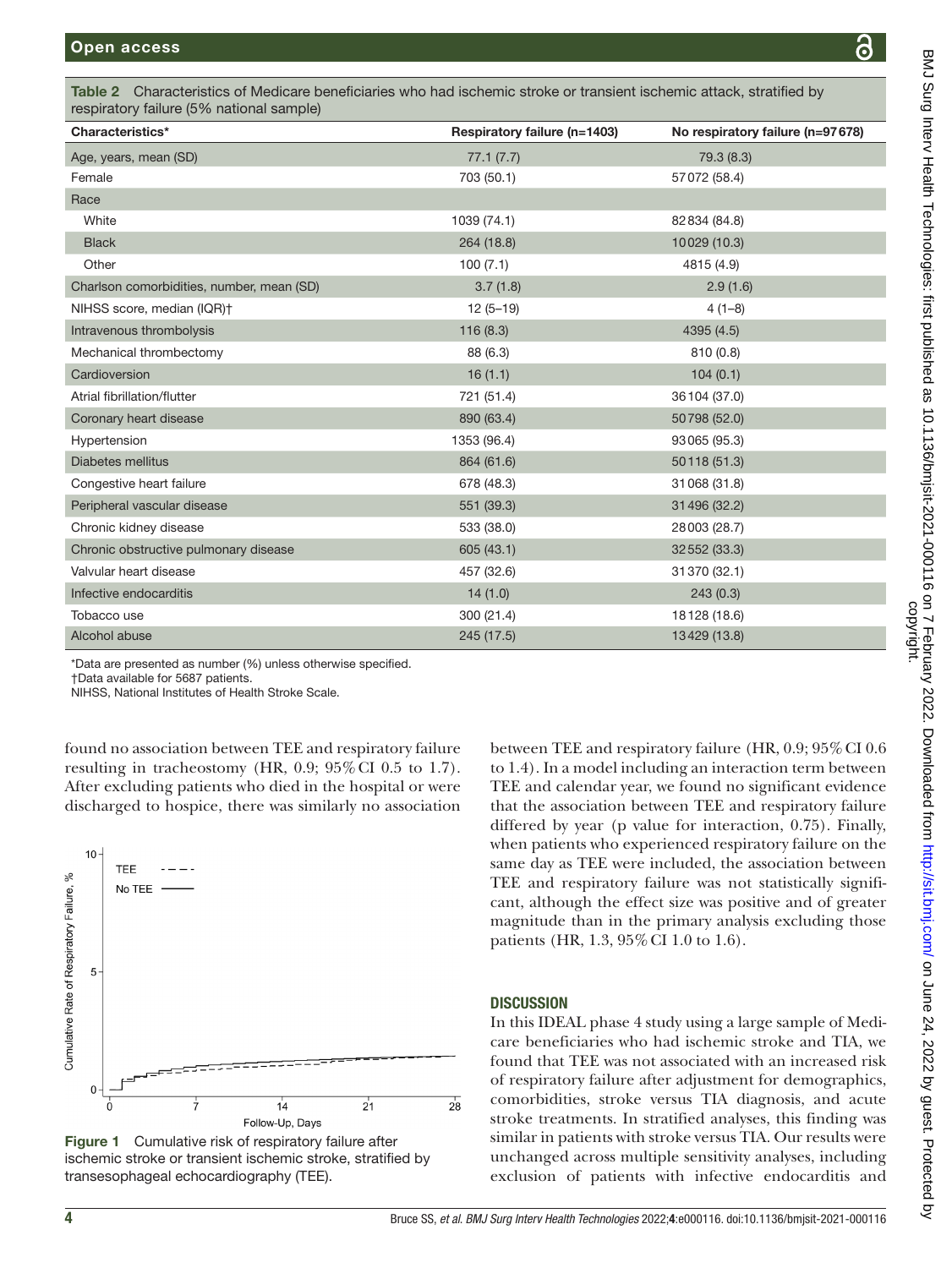<span id="page-4-0"></span>Table 3 Associations between TEE and respiratory failure among Medicare beneficiaries who had ischemic stroke or transient ischemic attack (5% national sample)

|                                                                                             | HR* (95% CI)       |
|---------------------------------------------------------------------------------------------|--------------------|
| Primary models                                                                              |                    |
| Unadjusted                                                                                  | 1.0 (0.8 to 1.4)   |
| Adjusted for age, sex, race, and<br>diagnosis of stroke versus transient<br>ischemic attack | $0.8$ (0.6 to 1.1) |
| Also adjusted for comorbidities,<br>thrombolysis, and thrombectomy                          | 0.9 (0.6 to 1.2)   |
| Subgroup analyses                                                                           |                    |
| Patients who had ischemic stroke                                                            | 0.9 (0.6 to 1.2)   |
| Patients who had transient ischemic<br>attack                                               | $0.8$ (0.1 to 5.4) |
| Sensitivity analyses*                                                                       |                    |
| Excluding patients with endocarditis or<br>undergoing cardioversion                         | $0.9$ (0.6 to 1.2) |
| Outcome limited to respiratory failure<br>requiring tracheostomy                            | $0.9$ (0.5 to 1.7) |
| Excluding patients with in-hospital<br>death or discharge to hospice                        | 0.9 (0.6 to 1.4)   |
| Including TEE performed on the same<br>day as intubation                                    | 1.3 (1.0 to 1.6)   |

\*All sensitivity analyses were based on model 3 from the primary models.

TEE, transesophageal echocardiography.

patients undergoing cardioversion, exclusion of patients who died during hospitalization or were discharged to hospice, limiting the outcome to respiratory failure requiring tracheostomy, including a TEE–calendar year interaction term to determine whether the relationship between TEE and respiratory failure changed over time, and including patients who experienced respiratory failure on the same day as TEE. Notably, the total incidence of respiratory failure was lower than the incidence reported in prior studies.<sup>17</sup> This is most likely because patients requiring intubation on the day of admission were not included in our analysis as we were focused on respiratory failure occurring at least 1day after TEE.

Data are scarce on the safety of TEE in regard to respiratory failure in the context of stroke or TIA. Several factors may increase risk of aspiration after TEE for patients who had stroke and TIA, including older age and frailty, dysphagia, $18-21$  use of sedating medications,<sup>2</sup> and direct injury from probe manipulation during the procedure.[23](#page-5-14) Although prior studies have suggested TEE is generally safe and well tolerated in general cardiac populations, $24-30$  safety data in stroke and TIA have only been sparsely reported in relatively small, single-center studies.<sup>[5](#page-5-3)</sup> Recent evidence from studies not specifically enrolling patients who had stroke or TIA suggests that the risk of complications associated with TEE may be higher than previously suggested. $^{23\,31}$  In this context, our results

provide novel findings suggesting that the use of TEE for routine, community-onset stroke or TIA may not be associated with an increased risk of respiratory complications.

Our study has several limitations that should be considered when interpreting our results. First, our results were limited to patients with an admission diagnosis of stroke or TIA, and because we lacked data on the exact timing of strokes occurring during the hospitalization we could not examine the association between TEE and respiratory failure in patients who experienced in-hospital stroke or TIA. Second, our variables were defined using diagnosis and procedure codes, which carry a risk of misclassification. Third, we lacked data regarding the type, dosage, and depth of sedation in patients who underwent TEE. Fourth, the etiology of respiratory failure is often multifactorial and thus our results may be prone to residual confounding and selection bias. Fifth, all patients included in our study were at least 65 years of age and the results may not be generalizable to all age groups. Sixth, we do not have data on do-not-intubate orders, other requests for limitation of care, or the overall goals of care. It is possible that our definition of respiratory failure missed cases of respiratory failure which were not treated with invasive means because of more conservative goals of care, and such patients may also have been less likely to undergo other invasive procedures such as TEE. On the other hand, such patients with respiratory failure would presumably not have survived or been discharged to hospice, and our findings were unchanged in a sensitivity analysis excluding patients who died or were discharged to hospice. Seventh, for patients who experienced respiratory failure on the same day as TEE, we were unable to specify which event occurred first. Conservatively, we did not count TEE performed on the same day as respiratory failure to avoid results driven by cases in which TEE may have been performed in patients who were already intubated; however, this approach may also carry a risk of selection bias by excluding cases in which respiratory failure occurred during or immediately after TEE. Eighth, we did not have data on TEE operator technique or experience or how these variables may have changed over time. These unmeasured variables could confound the relationship between TEE and respiratory failure, although we found no evidence that this relationship changed by calendar year. Finally, a complete accounting of the risks and benefits associated with TEE was not possible with the data available as we do not know the full clinical indications for TEE in each case or the yield of the TEE studies.

In conclusion, we found that TEE was not associated with an increased risk of acute respiratory failure among older patients who had acute ischemic stroke or TIA. These findings may help clinicians weigh the potential risks and benefits of TEE for evaluation of ischemic stroke.

Twitter Art Sedrakyan [@Artsytwits](https://twitter.com/Artsytwits)